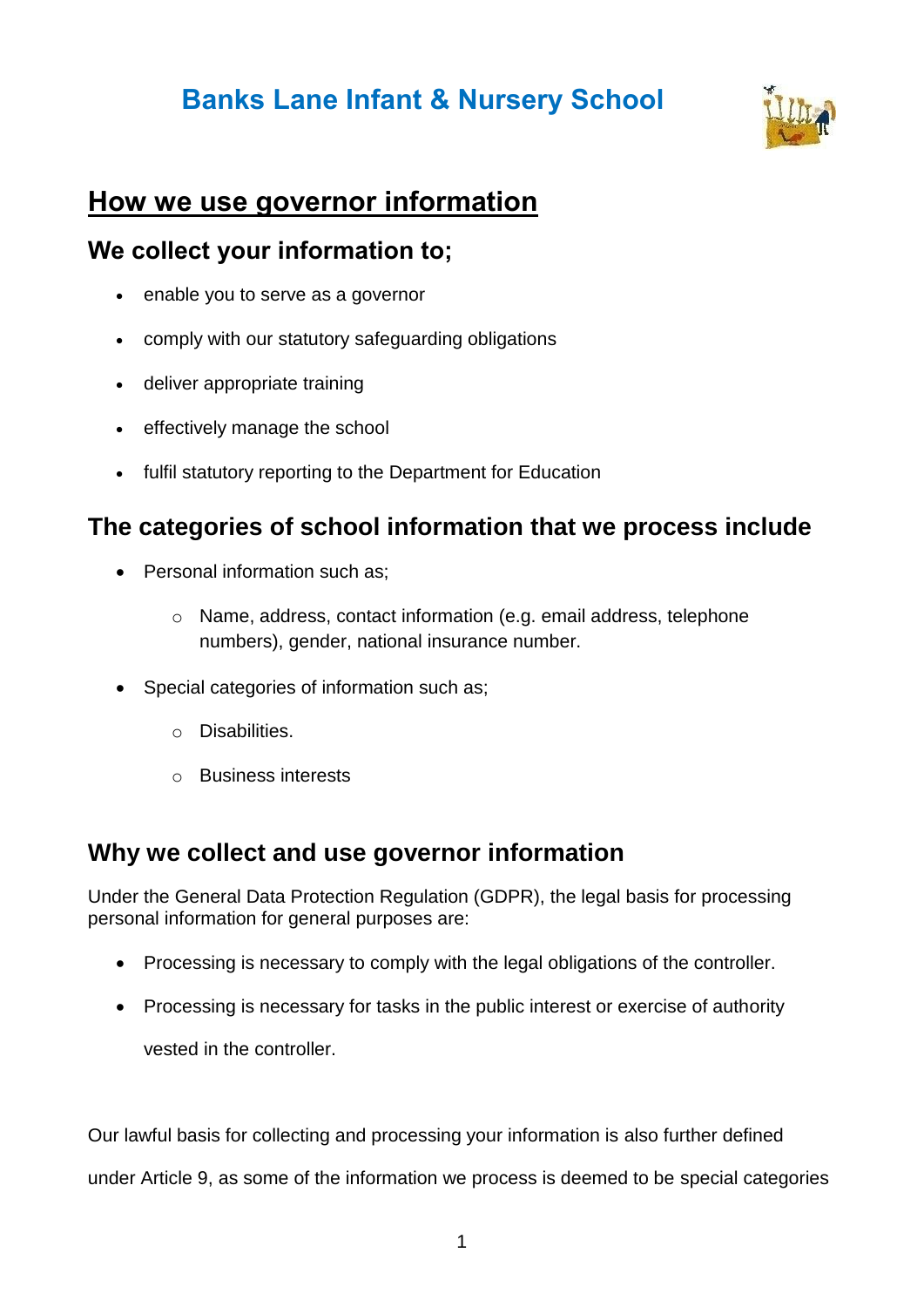of personal data. The following extracts from the GDPR apply;

- The data subject has given explicit consent.
- It is necessary to fulfil the obligations of controller or of data subject.
- $\bullet$  It is in the public interest.
- $\bullet$

### **Collecting governor information**

We collect personal information via individual Governors.

Governor data is essential for the school's / local authority's operational use. Whilst the majority of personal information you provide to us is mandatory, some of it is requested on a voluntary basis. In order to comply with GDPR, we will inform you at the point of collection, whether you are required to provide certain information to us or if you have a choice in this.

### **Storing governor information**

Any information about a governing body member is kept secure and is only used for purposes directly relevant to your term as a governor at the school. Once your term(s) of office with us has ended, we will retain this file and delete the information in it in accordance with our retention policy.

For more information on our data retention schedule and how we keep your data safe, please see the Retention Schedule.

Governor data is held on the school Admin area of the network, accessible to key admin staff only and securely in the Headteacher's Governing Body file. Contact details are held in SIMS and uploaded to Teachers to Parents for text messaging & email purposes.

#### **Who we share governor information with**

We routinely share information with appropriate third parties, including:

- The Department for Education (DFE)
- Ofsted
- Police forces, courts, tribunals
- Local Authority
- Teachers to Parents Text & Email messaging service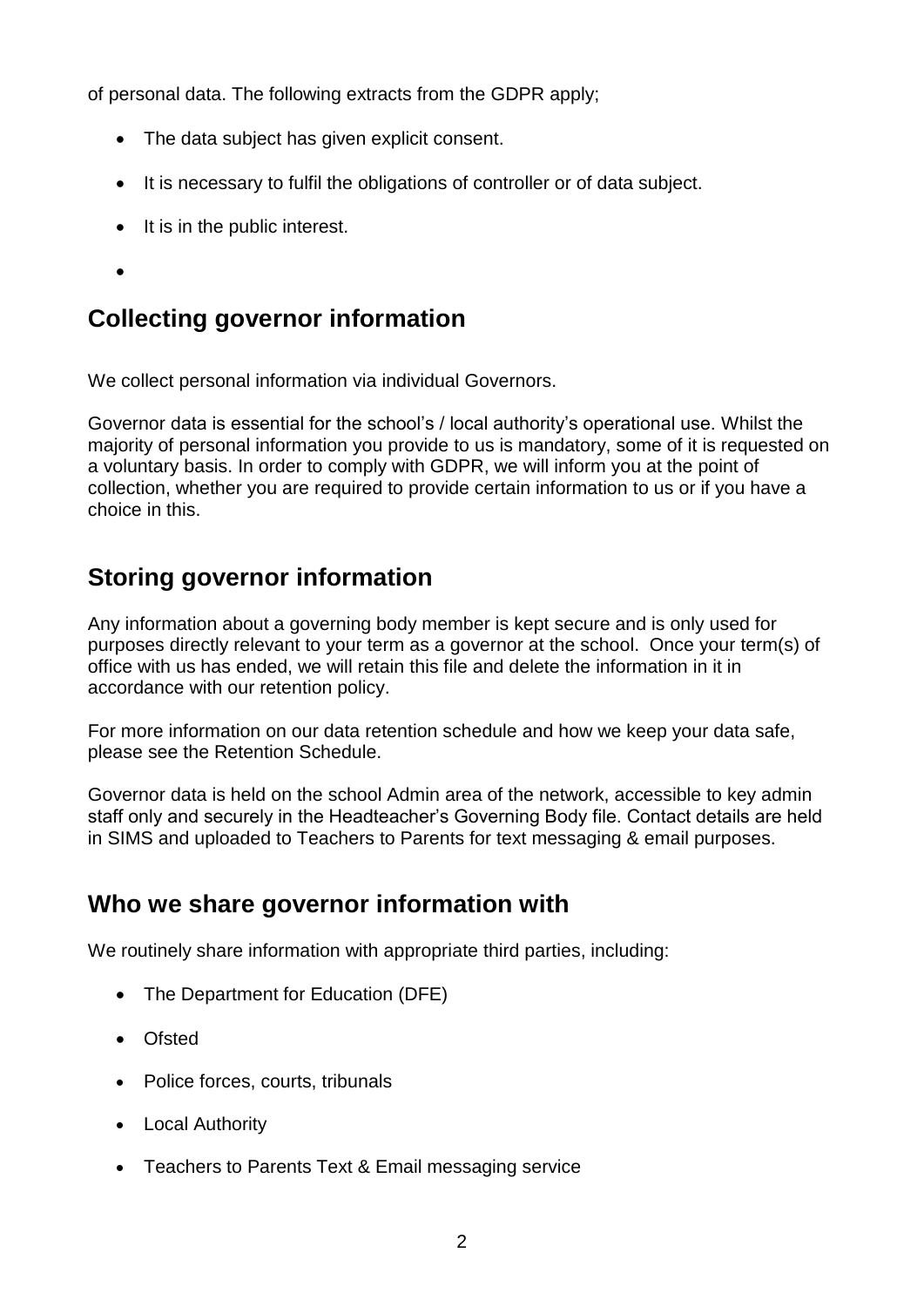#### **Why we share school governor information**

We do not share information about our governors with anyone without consent unless the law and our policies allow us to do so.

#### **Department for Education**

We share personal data with the Department for Education (DfE) on a statutory basis. Under s.538 of the Education Act 1996, and the Academies Financial Handbook, the Secretary of State requires boards to provide certain details they hold about people involved in governance, as volunteered by individuals, and the information kept up to date.

Governor details, including names, roles & terms of office are uploaded to the DfE GIAS website. Statutory information, including attendance at meetings, names, roles, business interests & terms of office are also shared on the school website.

#### **Data collection requirements**

The DfE collects and processes personal data relating to those governing schools (including single and multi academy trusts (MATs)) and all schools are required to ensure they keep their governors details up to date under s.538 of the Education Act 1996, and the Academies Financial Handbook.

To find out more about the data collection requirements placed on us by the Department for Education including the data that we share with them, go to <https://www.gov.uk/education/data-collection-and-censusesfor-schools>

#### **Requesting access to your personal data**

Under data protection legislation, you have the right to request access to information about you that we hold. To make a request for your personal information please contact the school office to make a request or alternatively you can view our Data Subject Rights Policy on the school website.

You also have the right to:

- object to processing of personal data that is likely to cause, or is causing, damage or distress
- prevent processing for the purpose of direct marketing
- object to decisions being taken by automated means
- in certain circumstances, have inaccurate personal data rectified, blocked, erased or destroyed; and
- claim compensation for damages caused by a breach of the Data Protection regulations

If you have a concern about the way we are collecting or using your personal data, we